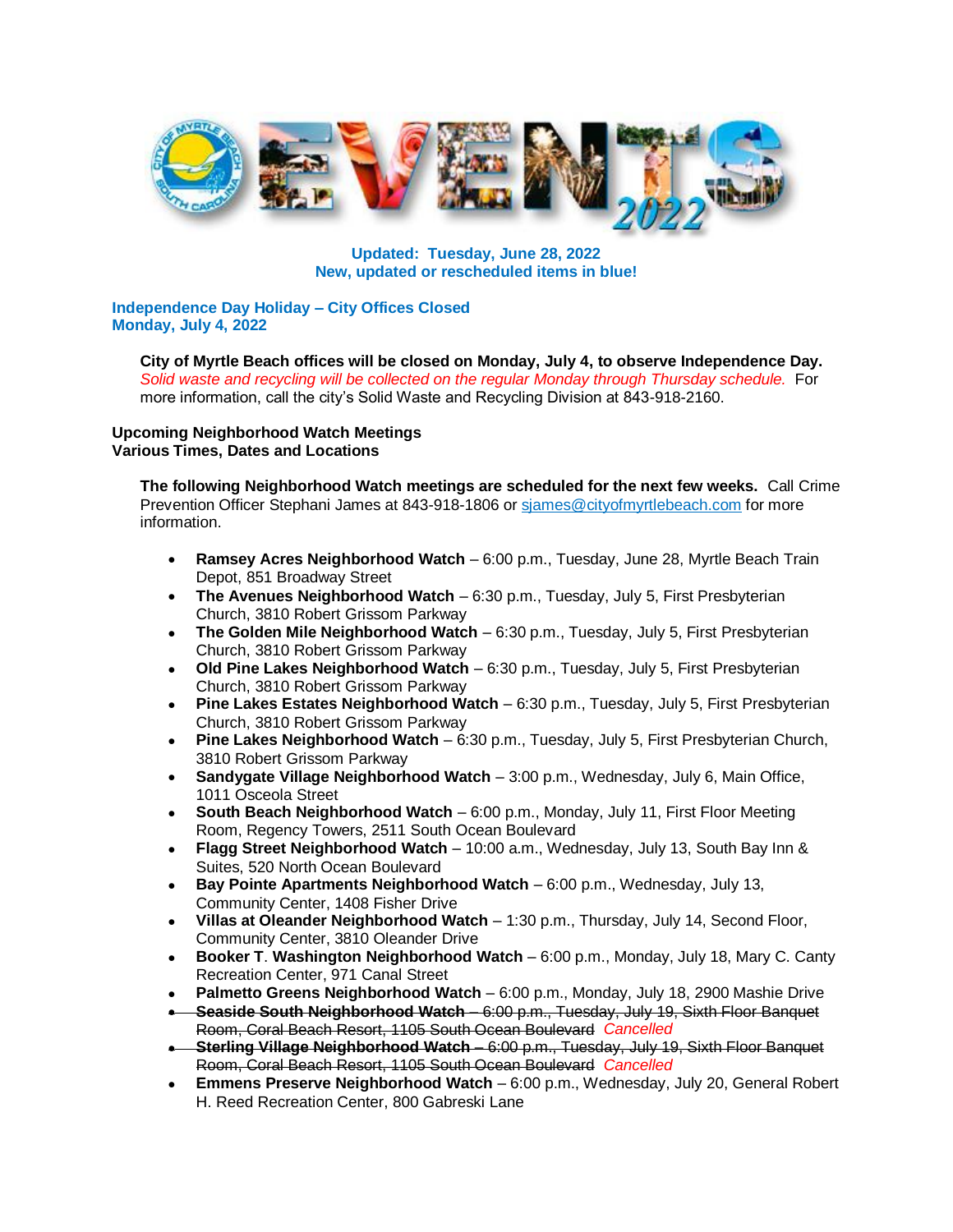- **The Highlands Neighborhood Watch** 6:00 p.m., Wednesday, July 20, General Robert H. Reed Recreation Center, 800 Gabreski Lane
- **The Market Common Neighborhood Watch** 6:00 p.m., Wednesday, July 20, General Robert H. Reed Recreation Center, 800 Gabreski Lane
- **Meridian at The Market Common Neighborhood Watch** 6:00 p.m., Wednesday, July 20, General Robert H. Reed Recreation Center, 800 Gabreski Lane
- **The Reserve Neighborhood Watch** 6:00 p.m., Wednesday, July 20, General Robert H. Reed Recreation Center, 800 Gabreski Lane
- **Seagate Village Neighborhood Watch** 6:00 p.m., Wednesday, July 20, General Robert H. Reed Recreation Center, 800 Gabreski Lane
- **Sweetgrass North Neighborhood Watch** 6:00 p.m., Wednesday, July 20, General Robert H. Reed Recreation Center, 800 Gabreski Lane
- **West Lake Neighborhood Watch** 6:00 p.m., Wednesday, July 20, General Robert H. Reed Recreation Center, 800 Gabreski Lane
- **Withers Preserve Neighborhood Watch** 6:00 p.m., Wednesday, July 20, General Robert H. Reed Recreation Center, 800 Gabreski Lane
- **Ransey Acres Neighborhood Watch**  6:00 p.m., Tuesday, July 26, Myrtle Beach Train Depot, 851 Broadway Street

**ESPN Events' Myrtle Beach Bowl hosts Free Youth Football Clinic 8:00 a.m. to 12:30 p.m., Tuesday, June 28, 2022 Doug Shaw Memorial Stadium, 705 33rd Avenue North**

**ESPN Events' Myrtle Beach Bowl hosts a free youth clinic for aspiring football players, ages 7 to 12, from 8:00 a.m. to 12:30 p.m. on Tuesday, June 28.** The event takes place at Doug Shaw Memorial Stadium, 705 33rd Avenue North, and includes lunch and a t-shirt. Check-in begins at 8:00 a.m. and the clinic begins at 8:30 a.m. Lunch will be provided and pick-up is 12:30 p.m. Space is limited and registration is required. Sign up online at https://www.myrtlebeachbowlgame.com/Youth-Football-Clinic/. *(NOTE: If the clinic is rescheduled due to rain or weather, notification will be sent via email. The "rain date" for the event is Wednesday, June 29.)*

# **Myrtle's Market (City Farmers Market)**

**9:00 a.m. to 3:00 p.m., Wednesdays, Fridays and Saturdays Myrtle's Market, 605 Mr. Joe White Avenue** 

**Myrtle Beach's very own farmers' market, Myrtle's Market, is open for the season with a full complement of vendors offering homegrown produce, fresh fruits, unique food items and more.** Hours are 9:00 a.m. to 3:00 p.m., Wednesdays, Fridays and Saturdays. The market is at the corner of Mr. Joe White Avenue and Oak Street, with free parking. *Interested in becoming a vendor?* Contact Troy Marron at tmarron@cityofmyrtlebeach.com.

## **J1 International Student Outreach Programs 9:00 a.m., Wednesdays, through June 29, 2022 Seacoast Vineyard Church, 504 27th Avenue North**

**Seacoast Vineyard Church hosts J1 Visa Students at the International Student Outreach Programs at 9:00 a.m. on Wednesdays, May 11 through June 29.** City personnel, area employers and community members welcome the visiting J1 International Students with information on various topics, including Social Security, banking, transportation, hurricane preparedness, living arrangements and more. The Myrtle Beach Police Department briefs students about safety topics, such as bicycle riding and personal safety. Questions? Call 843-798-1998 for information.

**South Carolina's Largest Garage Sale Registration – 8:00 a.m., Tuesday, July 5, 2022 Event – 7:00 a.m. to 2:00 p.m., Saturday, September 10, 2022 Myrtle Beach Convention Center, 2101 North Oak Street**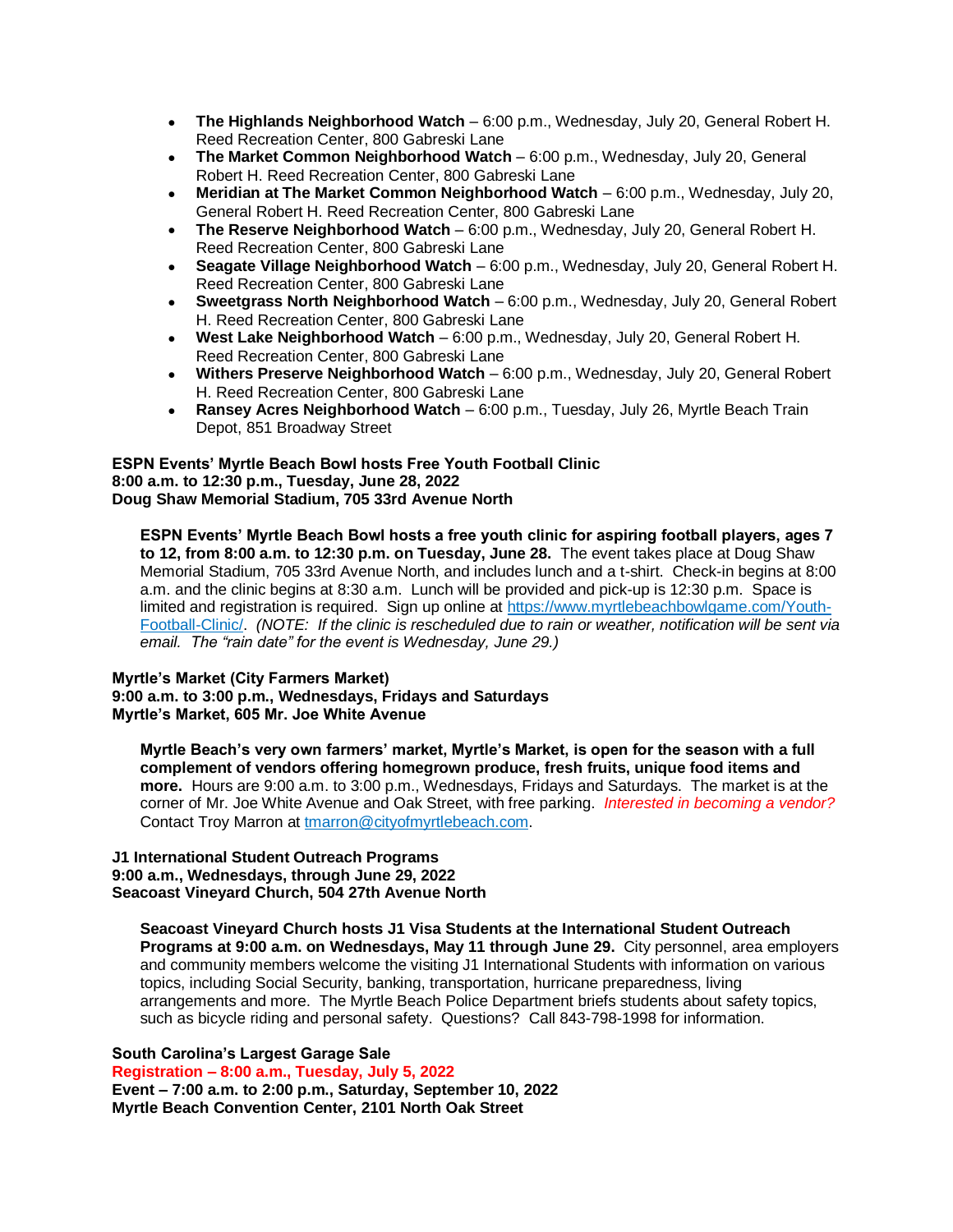**The popular South Carolina's Largest Garage Sale is set for 7:00 a.m. to 2:00 p.m. on Saturday, September 10, 2022.** The event takes place at the Myrtle Beach Convention Center, 2101 North Oak Street. *Online vendor registration opens at 8:00 a.m., Tuesday, July 5, 2022.* Information and updates, including vendor registration information, is posted on the [SC's Largest](https://www.cityofmyrtlebeach.com/i_want_to/learn_about/sc_s_largest_garage_sale.php)  [Garage Sale](https://www.cityofmyrtlebeach.com/i_want_to/learn_about/sc_s_largest_garage_sale.php) webpage.

**Prescription Drug "Take Back" Days 9:00 a.m. to 12:00 p.m., Sunday, July 10, 2022 (FBC) 10:00 a.m. to 2:00 p.m., Monday, July 11, 2022 (Police Annex) First Baptist Church of Myrtle Beach, 500 Fourth Avenue North Warren S. Gall Police Annex, 3340 Mustang Street**

**The Myrtle Beach Police Department partners with Shoreline Behavioral Health Services to host two Prescription Drug "Take Back" Days in July**. The first event is set for 9:00 a.m. to 12:00 p.m., Sunday, July 10, on the side of First Baptist Church, 500 Fourth Avenue North. The second is set for 10:00 a.m. to 2:00 p.m., Monday, July 11, at the Warren S. Gall Police Annex, 3340 Mustang Street. Removing medications from the home helps fight the opioid crisis in our community.Unused prescription drugs can be dropped off safety for disposal. *No liquids, needles, syringes, lancets or inhalers are accepted.* A representative from Shoreline Behavioral Health Services will also be on hand to provide information and assistance. For more information, contact Crime Prevention Officer Stephani James at sjames@cityofmyrtlebeach.com.

**Neighborhood Services Department hosts Beachside Chats 5:00 p.m., Sunday, July 10, 2022 Charlie's Place, 1420 Carver Street**

**The city's Neighborhood Services Department hosts monthly Beachside Chats to discuss race and healing with community members at Charlie's Place, 1420 Carver Street.** For more information, send an email to neighborhoodservices@cityofmyrtlebeach.com or call 843-918-1061. The upcoming chat dates are below.

- **5:00 p.m., Sunday, July 10** Charlie's Place, 1420 Carver Street
- **5:00 p.m., Sunday, August 14** Back to School Prayer Walk begins at Doug Shaw Memorial Stadium, 705 33rd Avenue North, with the Public Servants' Appreciation Day event to follow at Charlie's Place, 1420 Carver Street.

## **SCETV's "Our Vanishing Americana – A South Carolina Portrait" Documentary Screening 5:00 to 6:00 p.m., Sunday, July 17, 2022 Grand 14 at The Market Common, 4002 DeVille Street**

**Join the City of Myrtle Beach for a free screening of "Our Vanishing Americana - A South Carolina Portrait," a one-hour documentary from SCETV set for 5:00 to 6:00 p.m., Sunday, July 17, at Grand 14 at The Market Common, 4002 DeVille Street.** The film follows Mike Lassiter on his journey across South Carolina and captures the stories of historic, often family-run businesses that line main streets, from the coast to the upstate of our state. Local visits include Myrtle Beach's Ocean Drive Barber Shop, The Pavilion, Peaches Corner and Jack Thompson's Studios. We hope to see you there!

**The Market at Charlie's Place – Vendors Needed! 10:00 a.m. to 2:00 p.m., Third Saturday of the Month Charlie's Place, 1420 Carver Street**

**Charlie's Place, 1420 Carver Street, will host a new market featuring local business owners and products on the third Saturday of each month.** Market hours are 10:00 a.m. to 2:00 p.m. Admission is free and vendor registration is free! *Interested in becoming a vendor?* To submit a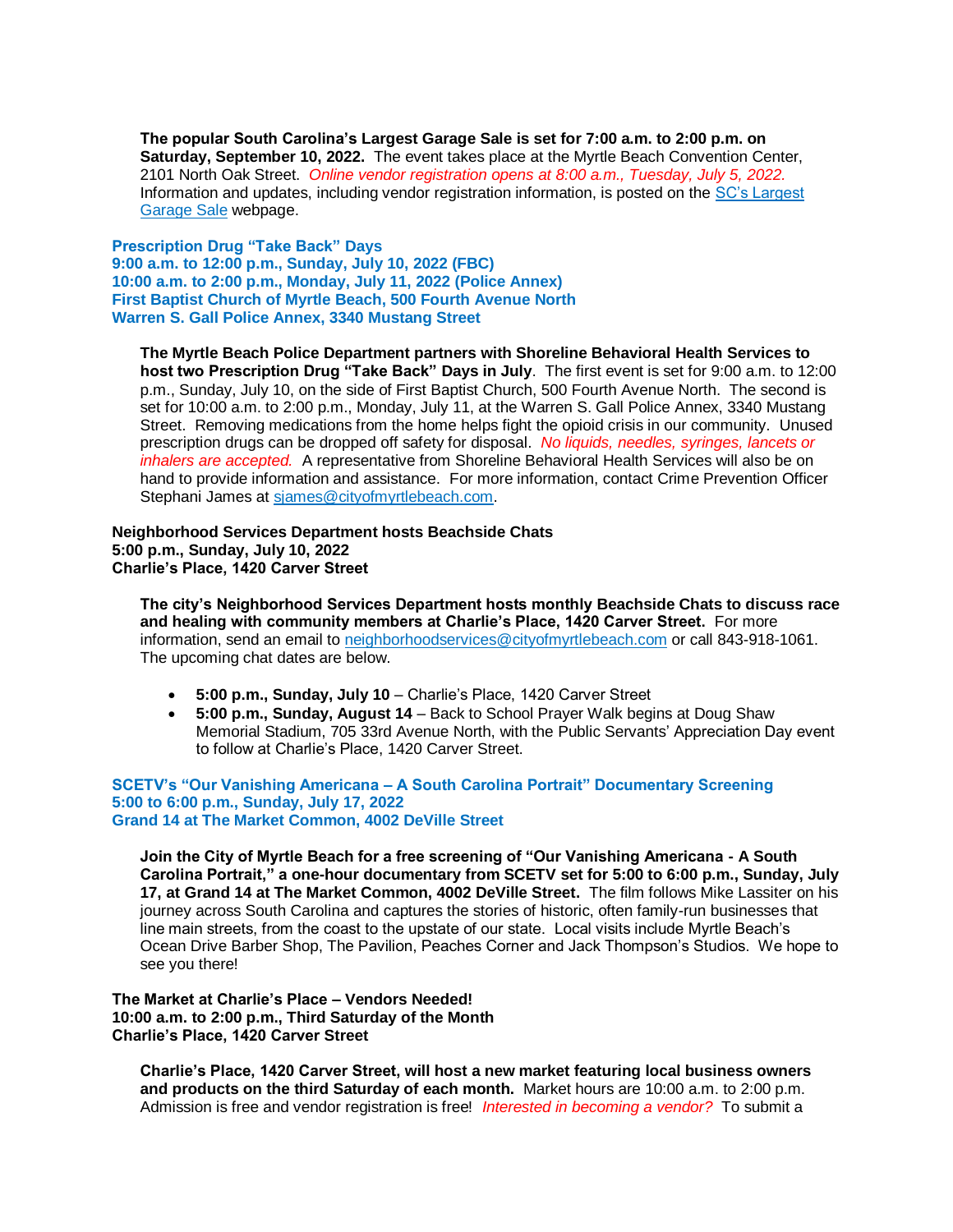vendor application, see [https://forms.gle/GUWMg1sRWEXHTgfT6.](https://forms.gle/GUWMg1sRWEXHTgfT6) Questions? Contact Alfreda Funnye at [afunnye@cityofmyrtlebeach.com.](mailto:afunnye@cityofmyrtlebeach.com) The upcoming market dates are listed below.

- July 18
- August 15
- September 19
- October 17
- November 21
- December 19

**City of Myrtle Beach hosts American Red Cross Blood Drive 10:00 a.m. to 3:00 p.m., Tuesday, July 28, 2022 John T. Rhodes Myrtle Beach Sports Center, 2115 Sports Center Way**

**Sign up now to give the gift of life at the City of Myrtle Beach's next American Red Cross Blood Drive on Tuesday, July 28.** The event takes place at the John T. Rhodes Myrtle Beach Sports Center, 2115 Sports Center Way, from 10:00 a.m. to 3:00 p.m. Schedule an appointment at https://www.redcrossblood.org, and use sponsor code "CITYMB."

## **Annual Back to School Prayer Walk 5:00 p.m., Sunday, August 14, 2022 Doug Shaw Memorial Stadium, 705 33rd Avenue North**

**The annual Back to School Prayer Walk begins at 5:00 p.m. on Sunday, August 14, at Doug Shaw Memorial Stadium, 705 33rd Avenue North.** Community members representing all faiths and belief systems are invited to attend and walk around the schools ahead of the beginning of the school year to show support to our Myrtle Beach students. For more information, contact the Neighborhood Services Department at 843-918-1061.

## **Beachside Chats Community Group hosts Public Servants Appreciation Day Event 6:30 p.m., Sunday, August 14, 2022 Charlie's Place, 1420 Carver Street**

**The Beachside Chats community group hosts a special Public Servants Appreciation Day event at 6:30 p.m. on Sunday, August 14.** The event takes place at Charlie's Place, 1420 Carver Street, and it follows the Back to School Prayer Walk. The Beachside Chats group recognizes the city's many public servants, and the evening includes fellowship with fire, police and other city team members. For more information, contact the Neighborhood Services Department at 843-918-1061.

# **eMYRge hosts Techstars Startup Weekend Friday through Sunday, September 16-18, 2022 HTC Aspire Hub, 509 Ninth Avenue North**

**Save the dates for eMYRge's "Techstars Startup Weekend," an educational three-day workshop set for September 16-18, 2022, that will cover all aspects of the startup world.** The weekend's events will take place at the HTC Aspire Hub, 509 Ninth Avenue North, in the Arts & Innovation District of Myrtle Beach. Topics include finding mentors, investors, co-founders and sponsors. Since 2015, the Techstars Foundation works to make innovation and entrepreneurship more accessible through partnerships with nonprofits like eMYRge. For more information and to sign up, see https://event.techstars.com/e/eMYRge.

# Startup Weekend Schedule

- 6:30 to 10:45 p.m., Friday, September 16
- 9:00 a.m. to 9:00 p.m., Saturday, September 17
- 9:00 a.m. to 8:00 p.m., Sunday, September 18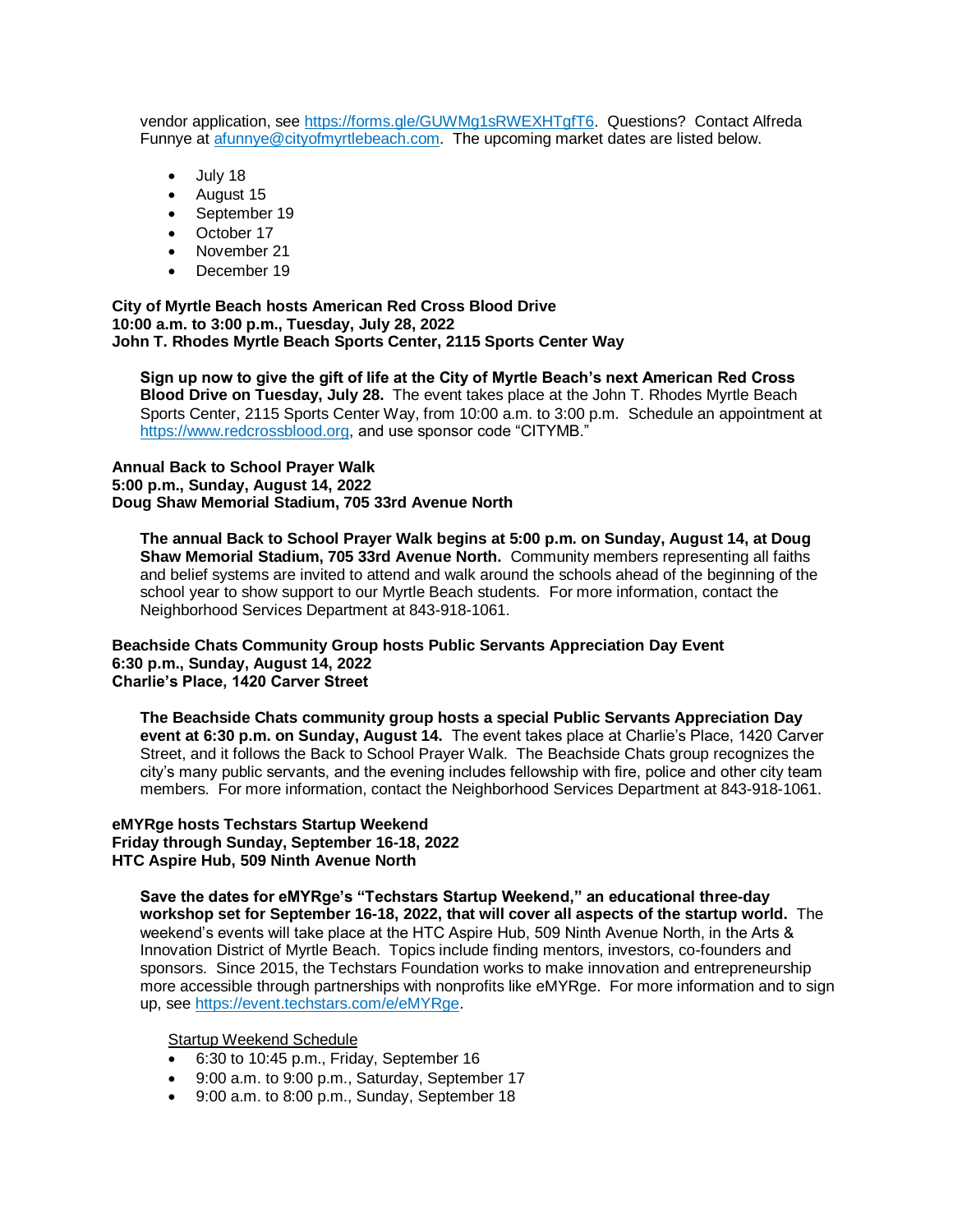#### **Myrtle Beach's National Night Out 5:00 to 8:00 p.m., Tuesday, October 4, 2022 Myrtle Beach Convention Center, 2101 North Oak Street**

**Make plans to celebrate National Night Out at the Myrtle Beach Convention Center from 5:00 to 8:00 p.m. on Tuesday, October 4!** City of Myrtle Beach personnel will celebrate alongside residents, including Fire, Police and Neighborhood Services Department team members. Activities include face painting, a cook off, entertainment, arts and crafts and more. Questions? Contact Crime Prevention Officer Stephani James at sjames@cityofmyrtlebeach.com.

# **Waccamaw Arts and Crafts Guild's Art in the Park Various Dates and Locations**

**http://wacg.org/art-in-the-park/**

# **In 2022, the Waccamaw Arts and Crafts Guild celebrates 50 years of Art in the Park events.**

The free-to-attend events feature local and traveling artists.Artwork for sale includes paintings, woodworking, photography, jewelry, fabric, glass, metal, pottery, stone and more. Questions? Call 843-446-3830 or visit http://wacg.org/art-in-the-park/. Here are the 2022 season dates and locations….

# **10:00 a.m. to 4:00 p.m., Saturday and Sunday, October 8-9, 2022**

Valor Memorial Garden, 1120 Farrow Parkway

**10:00 a.m. to 4:00 p.m., Saturday and Sunday, November 12-13, 2022** Valor Memorial Garden, 1120 Farrow Parkway

# **Myrtle Beach Jazz Festival Friday through Sunday, October 14-16, 2022 Charlie's Place, 1420 Carver Street**

**The sixth annual Myrtle Beach Jazz Festival is set for Friday through Sunday, October 14-16, at Charlie's Place, 1420 Carver Street.** The free celebration takes place along Carver Street and celebrates the city's rich music history and culture with live music and food. *More details to follow….*

## **Charlie's Place hosts "Free Tour Tuesdays" 10:00 a.m. to 4:00 p.m., Tuesdays Charlie's Place, 1420 Carver Street**

**Charlie's Place, 1420 Carver Street, offers free, scheduled tours**. From the late 1930s to the early 1960s, Charlie's Place was a Myrtle Beach nightspot owned by Charlie Fitzgerald and his wife, Sarah. The nightclub was on Carver Street in the Booker T. Washington Neighborhood, next door to their home and a small hotel they operated. Early Motown performers brought their music to Charlie's Place in the days before integration. It provided a place for African-American artists to perform, including Dizzy Gillespie, Little Richard, Billie Holiday, Duke Ellington and many others. Want to schedule a tour? See https://forms.gle/DHEy16NF81fKXipw9. For more information, contact Alfreda Funnye at 843-918-1056 or afunnye@cityofmyrtlebeach.com.

## **Myrtle Beach Fire Department's Weekly Vaccination & Booster Clinic 8:00 a.m. to 5:00 p.m., Thursdays City Services Building, 921 North Oak Street**

**Are you interested in getting the COVID vaccine or booster shot?** The Myrtle Beach Fire Department hosts a weekly vaccination clinic from 8:00 a.m. to 5:00 p.m. on Thursdays at the City Services Building, 921 North Oak Street. Crews administer the vaccine and booster shots to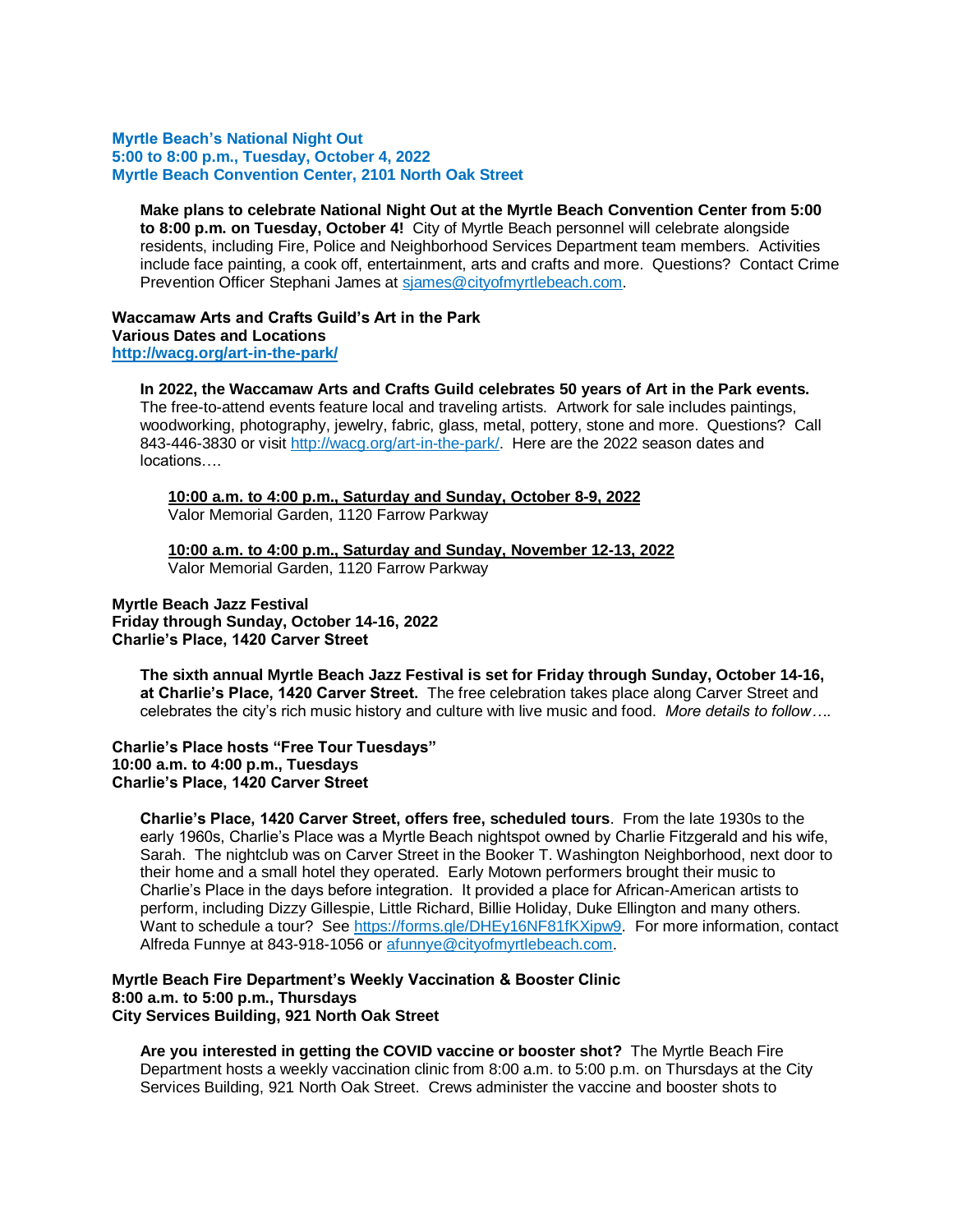registered individuals. To register, visit https://bit.ly/MBFDVaccine. Please arrive 30 minutes prior to your appointment time to allow time for pre-screening. For more information, call 843-918-1255.

#### **Storytime Schedule Various Dates, June 7-July 21, 2022 Chapin Memorial Library, 400 14th Avenue North**

**Chapin Memorial Library offers free storytimes that provide age-appropriate activities, such as songs, fingerplays, flannelboards, crafts, stories and more!** Storytimes are designed to develop early literacy skills for school readiness. Every Child Ready to Read® is a project of the Association for Library Services to Children and the Public Library Association, divisions of the American Library Association. Activities include books, stories, flannelboards, songs and fingerplays. For more information, please call 843-918-1275 or visit https://www.chapinlibrary.org/calendar.

**Preschool Storytime (Ages 3-6):** 10:00 a.m., Tuesdays *(Starts June 7)*

**Family Storytime at McLeod Park:** 10:00 a.m., Wednesday, July 6, at John A. McLeod Memorial Neighborhood Park, 511 61st Avenue North *(Weather Permitting)*

**School-Age Storytime (Grades K-3):** 11:00 a.m., Thursdays *(Starts June 9)*

**Family Storytime at Savannah's Playground:** 10:00 a.m., Wednesdays, June 29 and July 13, at Savannah's Playground, 1010 Crabtree Lane *(Weather Permitting)*

# **Dance Party 2:30 p.m., Tuesday, June 28, 2022 Chapin Memorial Library, 400 14th Avenue North**

**Chapin Memorial Library hosts a dance party for children, pre-K through fifth grade, at 2:30 p.m. on Tuesday, June 28, 400 14th Avenue North.** Join in on the fun jam session that includes movement and music.For more details, see https://www.chapinlibrary.org/calendar.

**Wellness Wednesdays with Wendy 11:00 a.m., Wednesdays, June 8-August 10, 2022 Chapin Memorial Library, 400 14th Avenue North**

**Chapin Memorial Library hosts Wellness Wednesdays with Wendy, a new series for adults at 11:00 a.m. on Wednesdays, beginning June 8.** The educational programs are led by a Parks, Recreation and Sports Tourism Department staff member and cover healthy lifestyle topics. The events take place at Chapin Memorial Library, 400 14th Avenue North.For more information, see https://www.chapinlibrary.org/calendar.

# **Tweens Cook: Smoothies 2:30 p.m., Wednesday, June 29, 2022 Chapin Memorial Library, 400 14th Avenue North**

**Tweens in sixth through eighth grades are invited to learn how to cook healthy snacks at 2:30 p.m. on Wednesday, June 29, at Chapin Memorial Library, 400 14th Avenue North.** Tweens will make and enjoy healthy smoothies! Registration is required. To learn more and sign up, see https://www.chapinlibrary.org/calendar.

**Teens Cook: Chicken Tacos 4:30 p.m., Wednesday, June 29, 2022 Chapin Memorial Library, 400 14th Avenue North**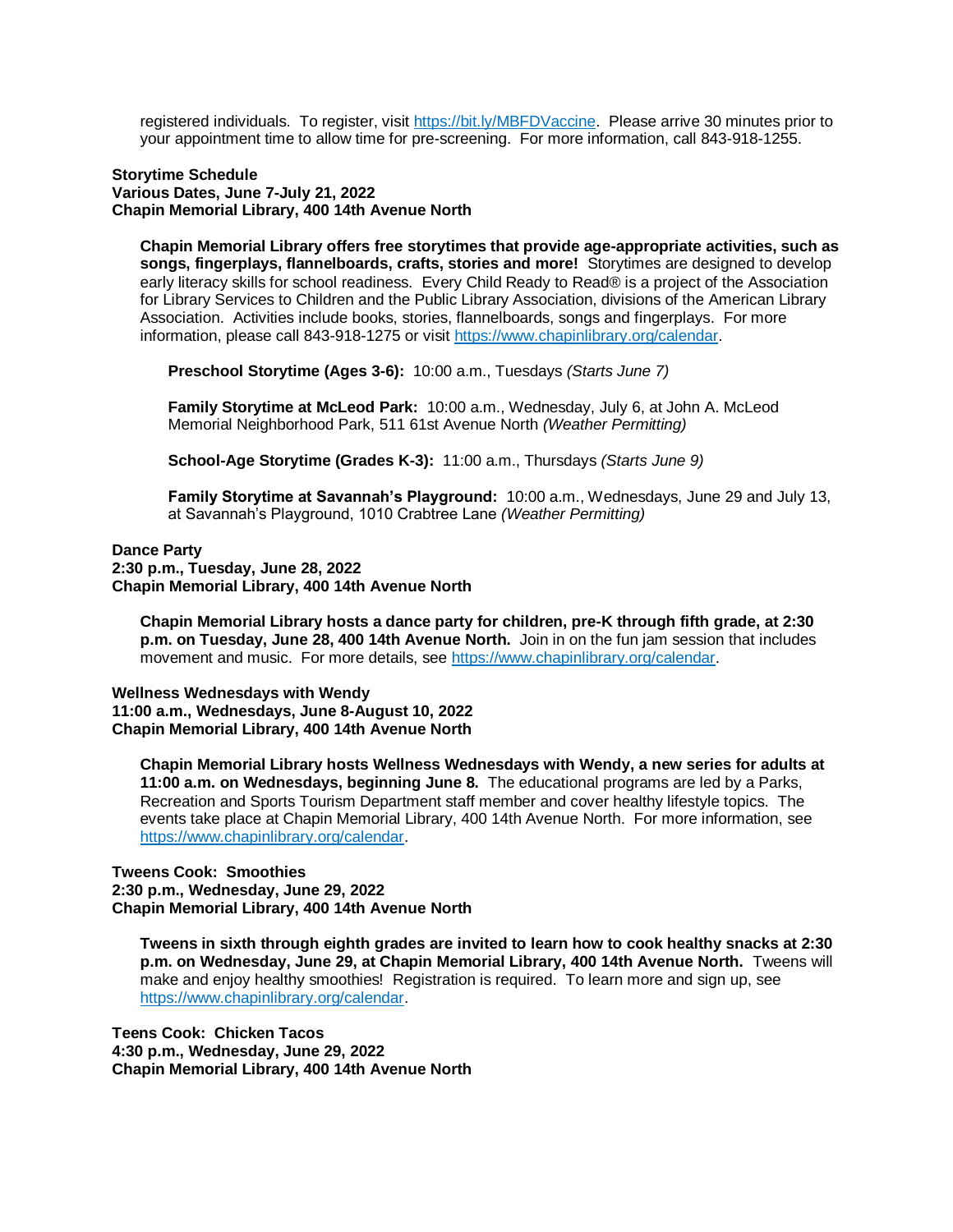**Teens in ninth through 12th grades are invited to learn how to cook healthy dishes at 4:30 p.m. on Wednesday, June 29, at Chapin Memorial Library, 400 14th Avenue North.** Teens will make and enjoy healthy chicken tacos! Registration is required. To learn more and sign up, see https://www.chapinlibrary.org/calendar.

**Babytime Programs 9:30 a.m., Thursdays, June 9-July 21, 2022 Chapin Memorial Library, 400 14th Avenue North** 

**Designed for infants and pre-walkers, the new Babytime programs include rhymes, songs and a short book at 9:30 a.m. on Thursdays, beginning June 9.** Siblings are welcome, too! The events take place at Chapin Memorial Library, 400 14th Avenue North. For more information, visit https://www.chapinlibrary.org/calendar.

**Blank Slate Game 4:00 p.m., Thursday, June 30, 2022 Chapin Memorial Library, 400 14th Avenue North**

**Adults, join Chapin Memorial Library staff for a new game program, "Blank Slate," at 4:00 p.m. on Thursday, June 30, 400 14th Avenue North.** The game is based on the TV show "Match Game," and players try to match other players by filling in the blank. Prizes are awarded to players with the most matches. *Registration is required, and the deadline to register is June 29.* To learn more and sign up, see https://www.chapinlibrary.org/calendar.

**Music & Movement Programs 10:00 a.m., Fridays, June 10-July 8, 2022 Chapin Memorial Library, 400 14th Avenue North** 

**Designed for toddlers and preschoolers, the Music & Movement programs include singing, dancing and jumping along to interactive storytimes at 10:00 a.m. on Fridays, June 10-July 8.**  Events take place at Chapin Memorial Library, 400 14th Avenue North. For more information, visit https://www.chapinlibrary.org/calendar.

**Knit and Crochet Group (In-Person) 2:00 to 4:00 p.m., Fridays Chapin Memorial Library, 400 14th Avenue North**

**Chapin Memorial Library offers knit and crochet classes in the second floor meeting room on Friday afternoons at the library, 400 14th Avenue North.** Join us to learn basic knitting and crochet skills or get help with an existing project. Please bring your own supplies. Volunteers are needed to teach and assist with programs, creating displays and other library activities. Call 843-918- 1275 for more information.

**Puppet Show: The Reluctant Dragon 2:30 p.m., Tuesday, July 5, 2022 Chapin Memorial Library, 400 14th Avenue North**

**Presented by Chapin Memorial Library staff, children in pre-K through fifth grade are invited to a fun-filled puppet show at 2:30 p.m. on Tuesday, July 5.** The presentation takes place at Chapin Memorial Library, 400 14th Avenue North. We hope to see you there!

**Tween Gator Tank Program 2:30 p.m., Wednesday, July 6, 2022 Chapin Memorial Library, 400 14th Avenue North**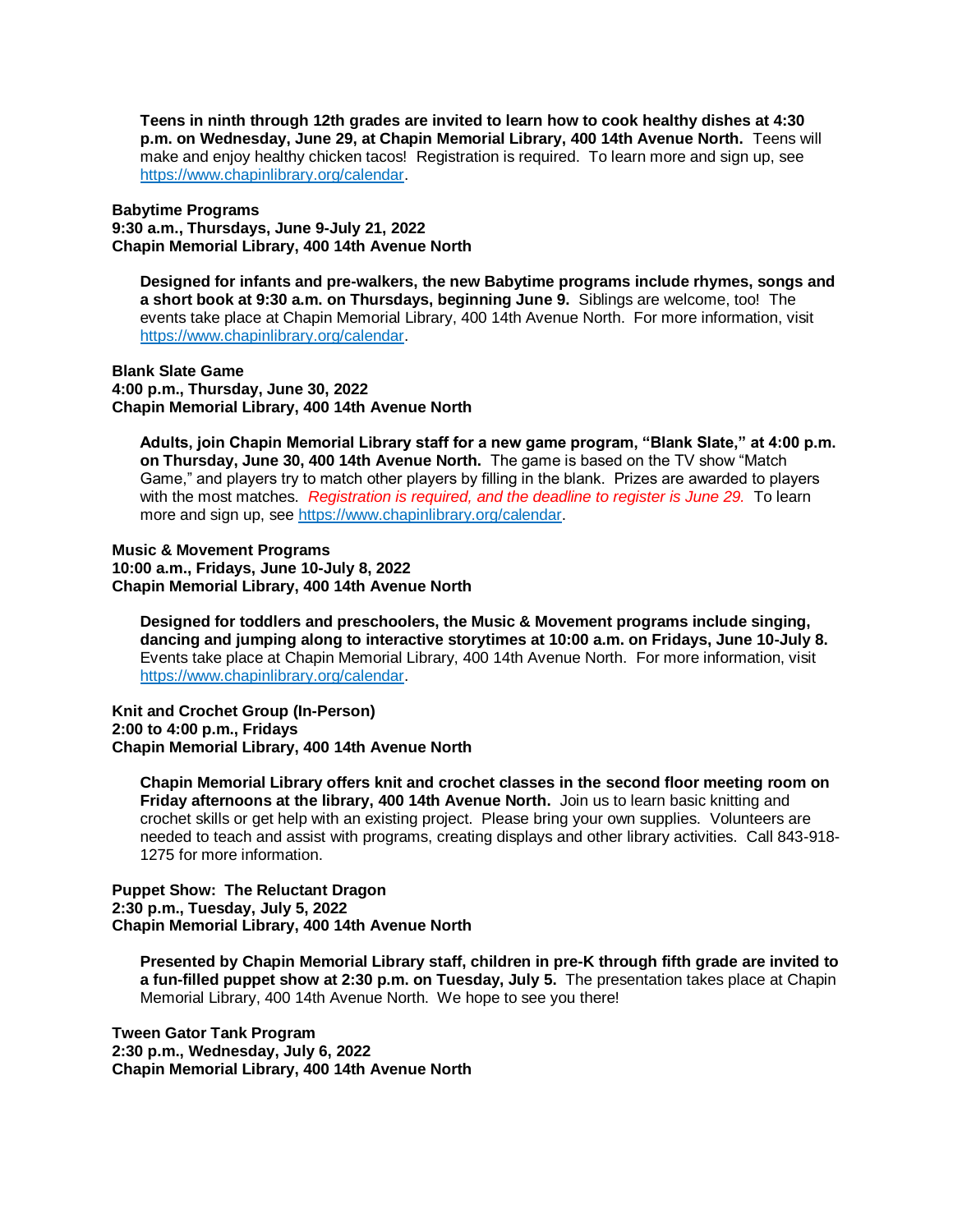**Tweens in sixth through eighth grades are invited to the "Gator" Tank program at 2:30 p.m. on Wednesday, July 6, at Chapin Memorial Library, 400 14th Avenue North.** Participants create products and market them to a panel of judges. The ideas deemed most worthy of investment win a prize. For more information and to sign up, see https://www.chapinlibrary.org/calendar.

# **Teen Gator Tank Program 4:30 p.m., Wednesday, July 6, 2022 Chapin Memorial Library, 400 14th Avenue North**

**Tweens in ninth through 12th grades are invited to the "Gator" Tank program at 4:30 p.m., Wednesday, July 6, at Chapin Memorial Library, 400 14th Avenue North.** Participants create products and market them to a panel of judges. The ideas deemed most worthy of investment win a prize. For more information and to sign up, see https://www.chapinlibrary.org/calendar.

#### **Paws for Reading 12:00 p.m., Thursdays, July 7, 2022 Chapin Memorial Library, 400 14th Avenue North**

**This special program offers readers a chance to practice their skills with a certified therapy dog at 12:00 p.m. on various Thursdays this summer.** The remaining program date is July 7. Events take place at Chapin Memorial Library, 400 14th Avenue North, and the program is for kindergarteners through 12th graders. For information, visit https://www.chapinlibrary.org/calendar.

# **Book BINGO: Ocean of Possibilities 4:00 to 6:00 p.m., Thursday, July 7, 2022 Chapin Memorial Library, 400 14th Avenue North**

**Join in on the bingo fun from 4:00 to 6:00 p.m. on Thursday, July 7, 2022, at Chapin Memorial Library, 400 14th Avenue North.** The in-person game is inspired by the ocean and book titles instead of numbers. Questions? To sign up, see https://www.chapinlibrary.org/calendar.

# **Art and Books Collide 10:00 a.m., Fridays, July 8-22, 2022 Chapin Memorial Library, 400 14th Avenue North F.G. Burroughs-S.B. Chapin Art Museum, 3100 South Ocean Boulevard**

**Chapin Memorial Library and the F.G. Burroughs-S.B. Chapin Art Museum team up to offer free programs for rising first through eighth graders at 10:00 a.m. on Fridays, July 8-22.**  Events take place at the art museum, 3100 South Ocean Boulevard. Program information is below. For more information, visit https://www.chapinlibrary.org/calendar.

- July 8 Participants will explore the current exhibit, *World of Frida*, at the Art Museum.
- July 15 Children will learn about the relevance of animals in Frida Kahlo's artwork and make Mexican bird art at Chapin Library.
- July 22 Attendees will learn about the importance of masks in Mexican culture and make their own Frida inspired masks at Chapin Library.

#### **Author Panel: Erika Montgomery, Marybeth Mayhew Whalen and Kim Wright 1:30 p.m., Friday, July 8, 2022 Chapin Memorial Library, 400 14th Avenue North**

**Join authors Erika Montgomery, Marybeth Mayhew Whalen and Kim Wright to discuss their most recent books at 1:30 p.m. on Friday, July 8.** The event takes place at Chapin Memorial Library, 400 14th Avenue North. The discussion will cover Montgomery's *A Summer to Remember*, Whalen's *This Secret Thing* and Wright's *The Longest Day of the Year* with a book signing and discussion. For more information and to RSVP, visit https://www.chapinlibrary.org/calendar.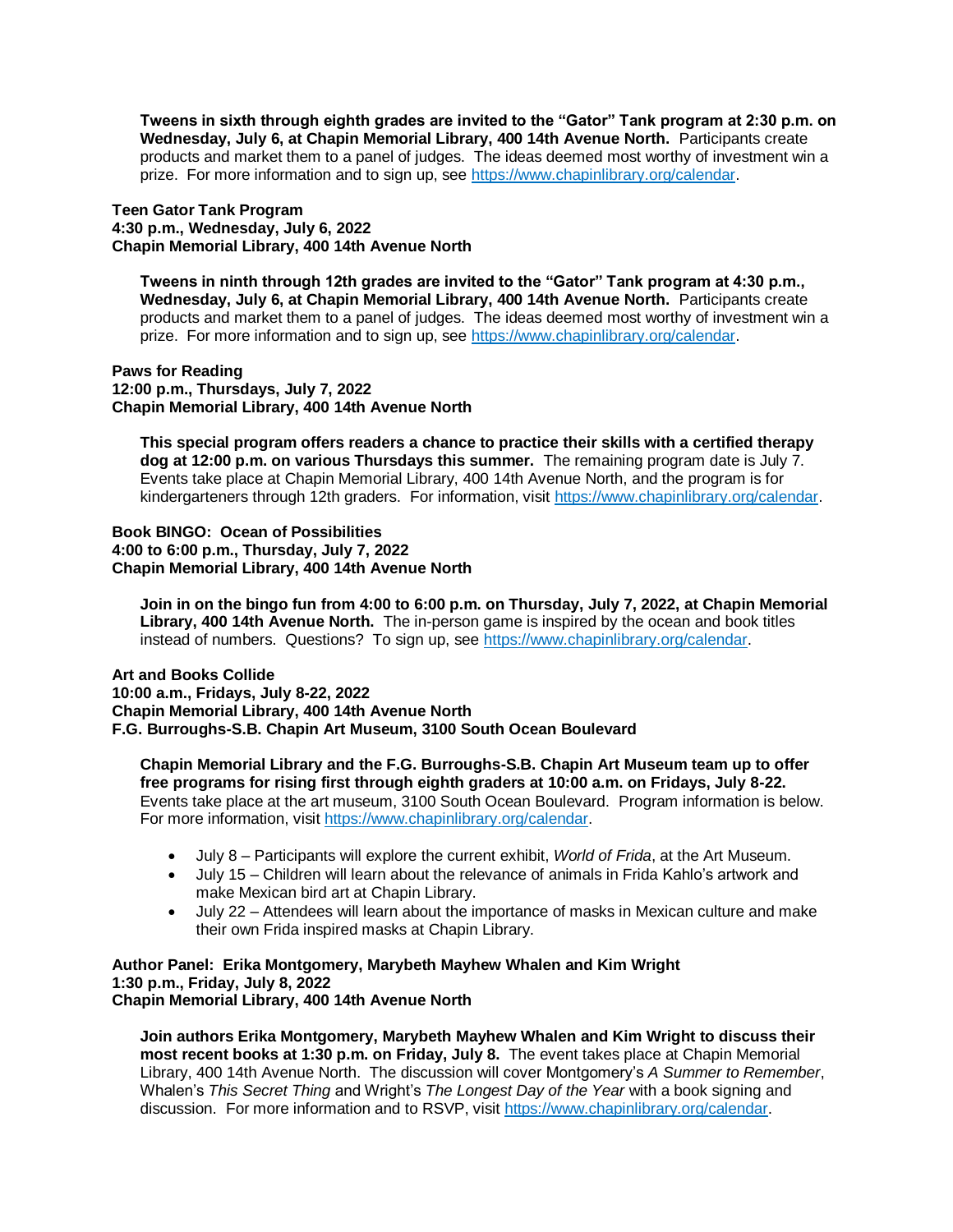**Maker Mondays 1:30 to 5:00 p.m., Various Mondays in June and July, 2022 Chapin Memorial Library, 400 14th Avenue North** 

**Young adults in sixth through 12th grades are invited to create projects on "Maker Mondays," from 1:30 to 5:00 p.m. on various Mondays in June and July.** Events take place at Chapin Memorial Library, 400 14th Avenue North. No registration is necessary. For more information, visit https://www.chapinlibrary.org/calendar. Program dates are below.

- $\bullet$  July 11
- July 18

**Teen Movie: Turning Red 1:30 p.m., Friday, July 8, 2022 Chapin Memorial Library, 400 14th Avenue North**

**Teens, come to Chapin Memorial Library, 400 14th Avenue North, for a special showing of Turning Red at 1:30 p.m., Friday, July 8.** This movie showing is for sixth through 12th graders. Space is limited! Popcorn will be served; please bring non-alcoholic beverages. For more details, see https://www.chapinlibrary.org/calendar.

**Chair Yoga at the Library with Wendy 11:00 a.m., Monday, July 11, 2022 Chapin Memorial Library, 400 14th Avenue North**

**A Parks, Recreation and Sports Tourism Department instructor leads participants through chair yoga at 11:00 a.m., Monday, July 11, at Chapin Library, 400 14th Avenue North.** No experience is necessary. The guided program involves gentle movement and stretching. Registration is required, and the program is for participants 18 years of age, or older. For more information, visit https://www.chapinlibrary.org/calendar.

**Wagster's Magic Show 2:30 p.m., Tuesday, July 12, 2022 Chapin Memorial Library, 400 14th Avenue North** 

**Kids in kindergarten through fifth grade are invited to a free magic show with Brandon and Hannah Wagster at 2:30 p.m., Tuesday, July 12, at Chapin Memorial Library, 400 14th Avenue North.** Space is limited.For more information, visit https://www.chapinlibrary.org/calendar.

**Free Legal Clinic: Estate Planning for Children with Disabilities 5:00 p.m., Tuesday, July 12, 2022 Chapin Memorial Library, 400 14th Avenue North**

**Chapin Memorial Library hosts a free South Carolina Bar clinic regarding estate planning for children with disabilities (emphasis on spectrum disorders) at 5:00 p.m. on Tuesday, July 12.**  The library is located at 400 14th Avenue North. The clinic consists of a presentation followed by a question-and-answer session with an attorney. *Reservations are appreciated, but not required.* To sign up, see https://www.chapinlibrary.org/calendar.

**Youth Book Bites 2:30 p.m., Wednesday, July 13, 2022 Chapin Memorial Library, 400 14th Avenue North**

**Young people in sixth through eighth grades are invited to a special Book Bites program at 2:30 p.m., Wednesday, July 13, at Chapin Library, 400 14th Avenue North.** The book club brings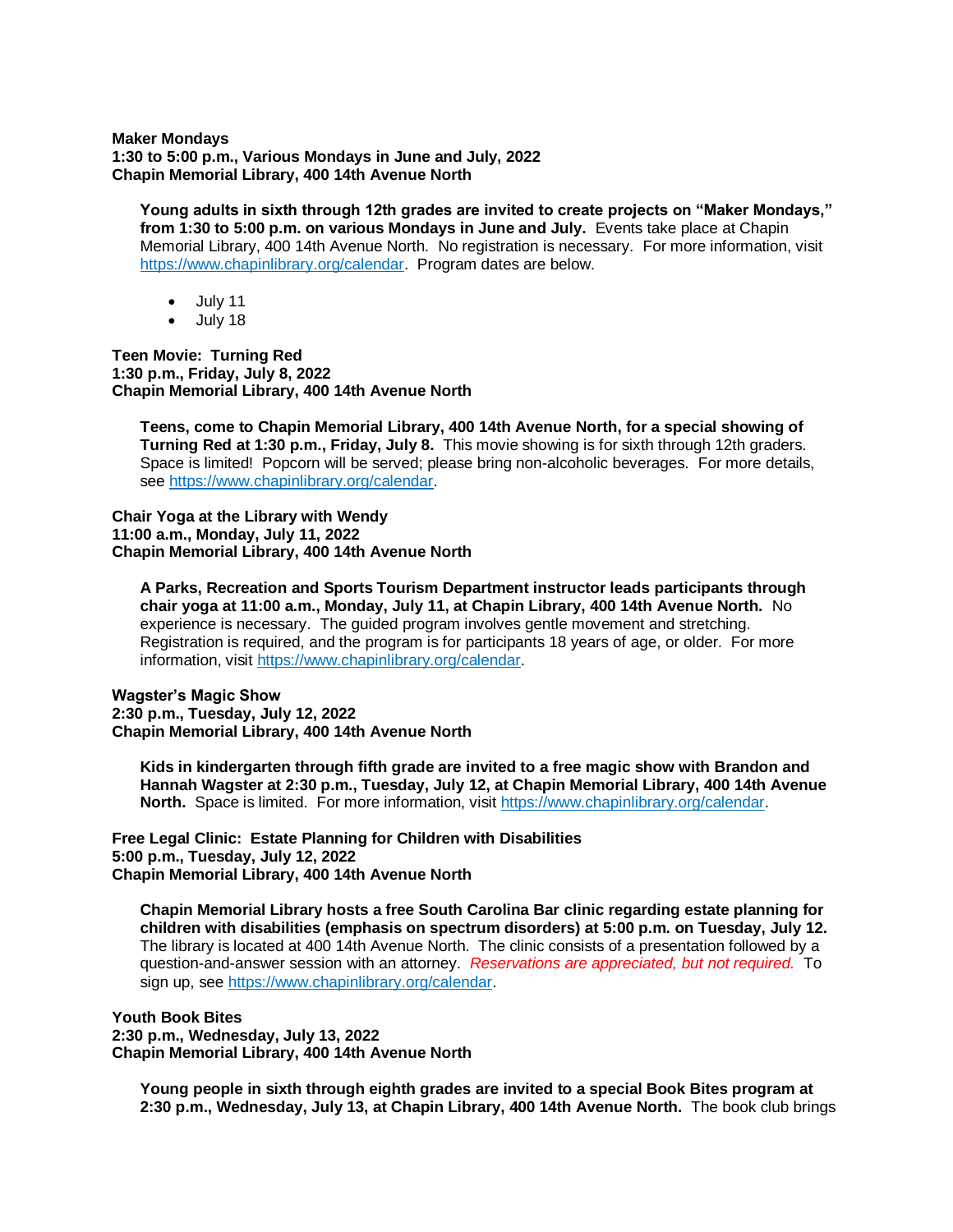books and food! Participants will discuss *Measuring Up*, by Lily Lamotte, and create a food dish. *Registration is required.* To sign up, see https://www.chapinlibrary.org/calendar.

**Book Club Café 4:30 p.m., Wednesday, July 13, 2022 Chapin Memorial Library, 400 14th Avenue North**

**Teens in eighth through 12th grades are invited to a Book Club Café, a program set for 4:30 p.m., Wednesday, July 13, at Chapin Library, 400 14th Avenue North.** The club incorporates books and food, with participants making Boba tea from scratch. *Registration is required.* To sign up, see https://www.chapinlibrary.org/calendar.

**Kids Cooking: Mini Fruit Pizzas 12:00 p.m., Thursday, July 14, 2022 Chapin Memorial Library, 400 14th Avenue North** 

**Children in kindergarten through fifth grade are invited to Kids Cooking at 12:00 p.m., Thursday, July 14, at Chapin Memorial Library, 400 14th Avenue North.** This program covers safety in the kitchen and healthy snacks, and participants will make mini fruit pizzas.*Registration is required.* To sign up, see https://www.chapinlibrary.org/calendar.

**Balance and Coordination with Wendy 11:00 a.m., Monday, July 18, 2022 Chapin Memorial Library, 400 14th Avenue North**

**Join a Parks, Recreation and Sports Tourism Department member for an energetic Balance and Coordination class at 11:00 a.m., Monday, July 18, at Chapin Memorial Library, 400 14th Avenue North.** Participants use a chair for support to perform exercises to improve balance, flexibility and range of motion. The class is limited to 18 participants and includes fall prevention skills. For more information and to sign up, visit https://www.chapinlibrary.org/calendar.

**Adult Summer Reading: Horry County Museum's Ocean of Possibilities Program 11:00 a.m., Wednesday, July 20, 2022 Chapin Memorial Library, 400 14th Avenue North**

**Join Horry County Museum's Public Education Specialist Marian Calder to learn how tides affect South Carolina's coastline at 11:00 a.m. on Wednesday, July 20.** The program takes place at Chapin Memorial Library, 400 14th Avenue North, and it is part of the 2022 Adult Summer Reading Program.For more information, visit https://www.chapinlibrary.org/calendar.

**Chapin Craft Corner: Painting Picture of Flip Flops on the Beach 2:00 to 4:00 p.m., Thursday, July 21, 2022 Chapin Memorial Library, 400 14th Avenue North**

**Join Chapin Library for another fun-filled craft session and paint a photo of flip flops on the beach from 2:00 to 4:00 p.m. on Thursday, July 21, 2022.** Craft supplies will be provided, and participants bring their creativity! Space is limited to 20 participants*. Registration is required by Monday, July 18.* For more information, visit https://www.chapinlibrary.org/calendar. Or, send an email to forte@chapinlibrary.org.

**Chair Yoga at the Library with Wendy 11:00 a.m., Monday, July 25, 2022 Chapin Memorial Library, 400 14th Avenue North**

**A Parks, Recreation and Sports Tourism Department instructor leads participants through chair yoga at 11:00 a.m., Monday, July 25, at Chapin Library, 400 14th Avenue North.** No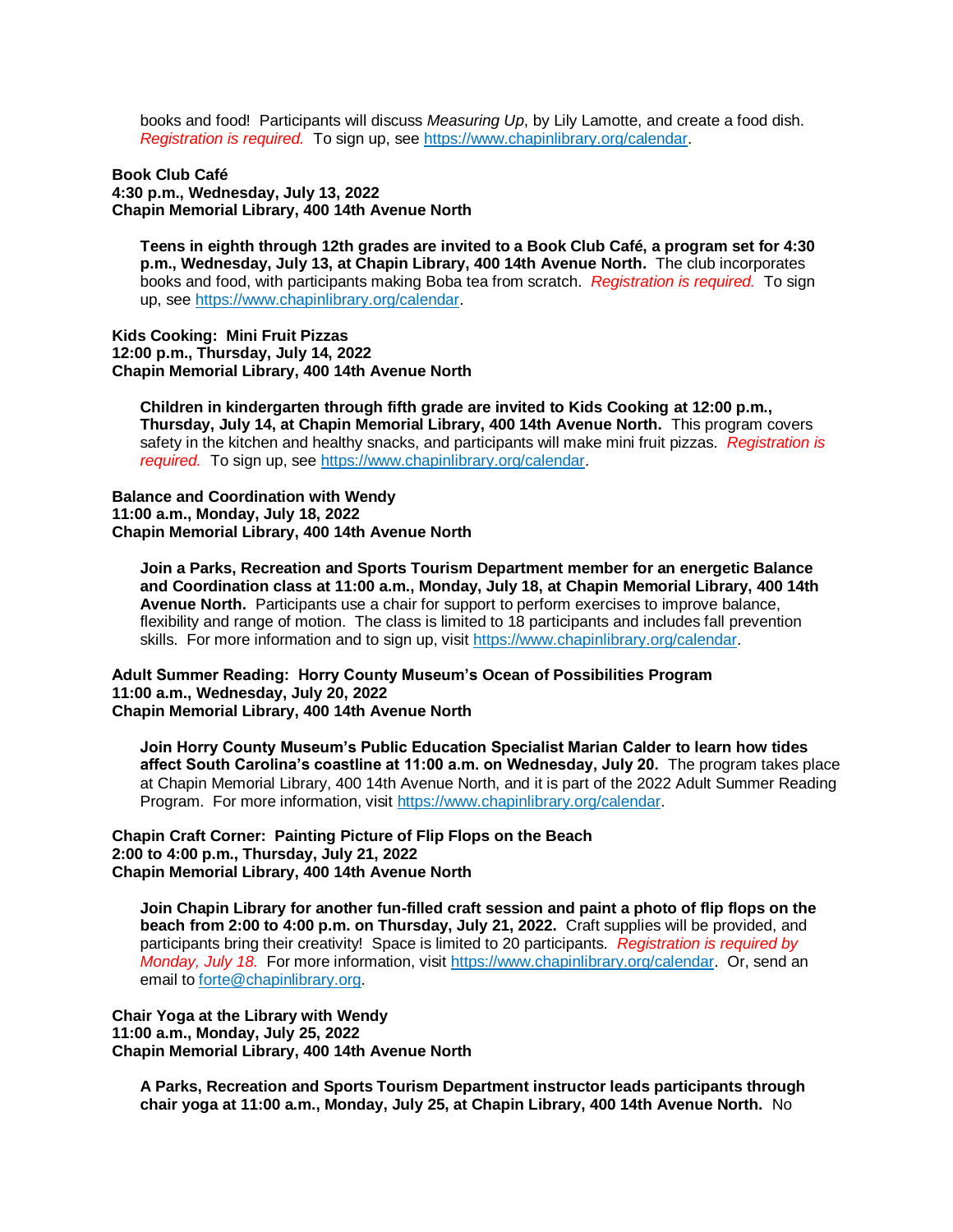experience is necessary. The guided program involves gentle movement and stretching. Registration is required, and the program is for participants 18 years of age, or older. For more information, visit https://www.chapinlibrary.org/calendar.

**Celebration of Young Readers 4:30 p.m., Tuesday, July 26, 2022 General Robert H. Reed Recreation Center, 800 Gabreski Lane**

**For children in kindergarten through fifth grade, a special party is set for 4:30 p.m. on Tuesday, July 26, to celebrate the end of the summer reading program.** The event includes reading medals and awards, and the party takes place at General Robert H. Reed Recreation Center, 800 Gabreski Lane. For more information, visit https://www.chapinlibrary.org/calendar.

**Celebration of Adult Readers All-Day, Thursday, July 28, 2022 Myrtle Beach Train Depot, 851 Broadway Street**

**For adults, a special party is set for Thursday, July 28, to celebrate the end of the summer reading program.** The all-day, invite-only event includes reading awards, and the party takes place at the Myrtle Beach Train Depot, 851 Broadway Street. For information, visit https://www.chapinlibrary.org/calendar.

#### **Celebration of Teen Readers 4:30 p.m., Friday, July 29, 2022 Myrtle Beach Train Depot, 851 Broadway Street**

**For sixth through 12th graders, a special party is set for 4:30 p.m. on Friday, July 29, to celebrate the end of the summer reading program.** The event includes reading awards, and the party takes place at the Myrtle Beach Train Depot, 851 Broadway Street. For information, see https://www.chapinlibrary.org/calendar.

**Balance and Coordination with Wendy 11:00 a.m., Monday, August 1, 2022 Chapin Memorial Library, 400 14th Avenue North**

**Join a Parks, Recreation and Sports Tourism Department member for an energetic Balance and Coordination class at 11:00 a.m., Monday, August 1, at Chapin Memorial Library, 400 14th Avenue North.** Participants use a chair for support to perform exercises to improve balance, flexibility and range of motion. The class is limited to 18 participants and includes fall prevention skills. For more information and to sign up, visit https://www.chapinlibrary.org/calendar.

## **Chair Yoga at the Library with Wendy 11:00 a.m., Monday, August 8, 2022 Chapin Memorial Library, 400 14th Avenue North**

**A Parks, Recreation and Sports Tourism Department instructor leads participants through chair yoga at 11:00 a.m., Monday, August 8, at Chapin Library, 400 14th Avenue North.** No experience is necessary. The guided program involves gentle movement and stretching. Registration is required, and the program is for participants 18 years of age, or older. For more information, visit https://www.chapinlibrary.org/calendar.

**Veterans Awareness Series (VAS) 1:00 to 3:00 p.m., Various Mondays Chapin Memorial Library, 400 14th Avenue North**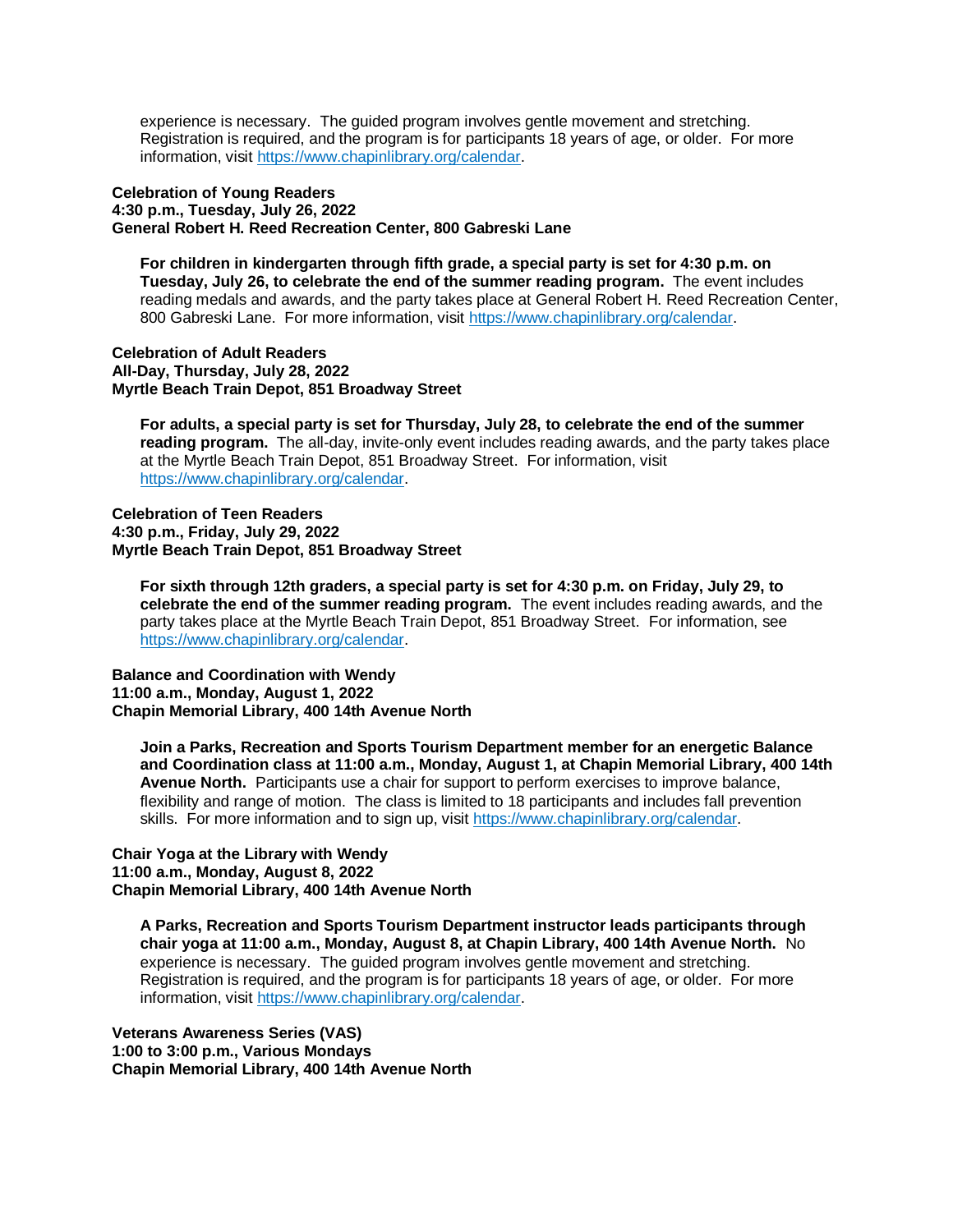**Attention, veterans, family members and friends… Chapin Memorial Library hosts an informative, helpful seminar to aid local veterans from 1:00 to 3:00 p.m. on various Mondays in 2022.** The Veterans Awareness Series at Chapin Memorial Library, 400 14th Avenue North, provides local veterans with a supportive peer network that promotes health and well-being for our military veterans and their family members. This outreach program is led by Myrtle Beach Veterans Affairs Peer Support Specialist Bernard McLeroy and provides one-to-one and group sessions, educational classes, connections to community resources and other helpful services for veterans. Topics include counseling, re-entry, housing, mental health, education, compensation and employment. Veterans can also sign up for a free library card. RSVPs are appreciated, but not required. For more information and to sign up, contact Kim Felton at 843-918-1295 or felton@chapinlibrary.org.

- August 8
- September 19
- October 3
- November 14
- December 12

**Chapin's Homebound Delivery Program Chapin Memorial Library, 400 14th Avenue North https://chapinlibrary.org/services/homebound-delivery** 

**Chapin Memorial Library offers a delivery service to provide reading materials to homebound patrons!** The service is exclusively for those who have limited mobility due to physical conditions, and covers a limited delivery area. For more information and to download the application, see https://chapinlibrary.org/services/homebound-delivery.

#### **Book Club Kits**

**Chapin Memorial Library, 400 14th Avenue North**

**Chapin Memorial Library offers Book Club Kits for those interested in starting a book club!** A selection of more than 100 different titles is available. Kits contain a number of copies of the same book along with a leader's guide. For more information, call 843-918-1275.

#### **Bag o' Books for Kids Chapin Memorial Library, 400 14th Avenue North**

**Parents, sign up today for the Bag o' Books service!** Complete the online sign-up form and Chapin Memorial Library staff will put together a bag filled with 20 books for kids to read and enjoy. Library staff notify you within two business days when your bag is ready. For more information and to sign up, see https://www.chapinlibrary.org/bag-o-books.

### **Free Friday Movies 3:00 p.m., Fridays General Robert H. Reed Recreation Center, 800 Gabreski Lane**

**Friday afternoon movies are back at the General Robert H. Reed Recreation Center!** Myrtle Beach's Parks, Recreation and Sports Tourism Department offers the following movies at 3:00 p.m. each Friday. Admission is free; popcorn and soft drinks cost one dollar each.

**July 1, 2022** – *Free Guy* (PG-13/Action), Ryan Reynolds **July 8, 2022** – *The Farewell* (PG/Drama), Shuzhen Zhao **July 15, 2022** – *Dune* (PG-13/Action), Timothee Chalamet **July 22, 2022** – *Redeeming Love* (PG-13/Drama), Abigail Cowen

**General Robert H. Reed Recreation Center Weekly Activities Various Dates and Times**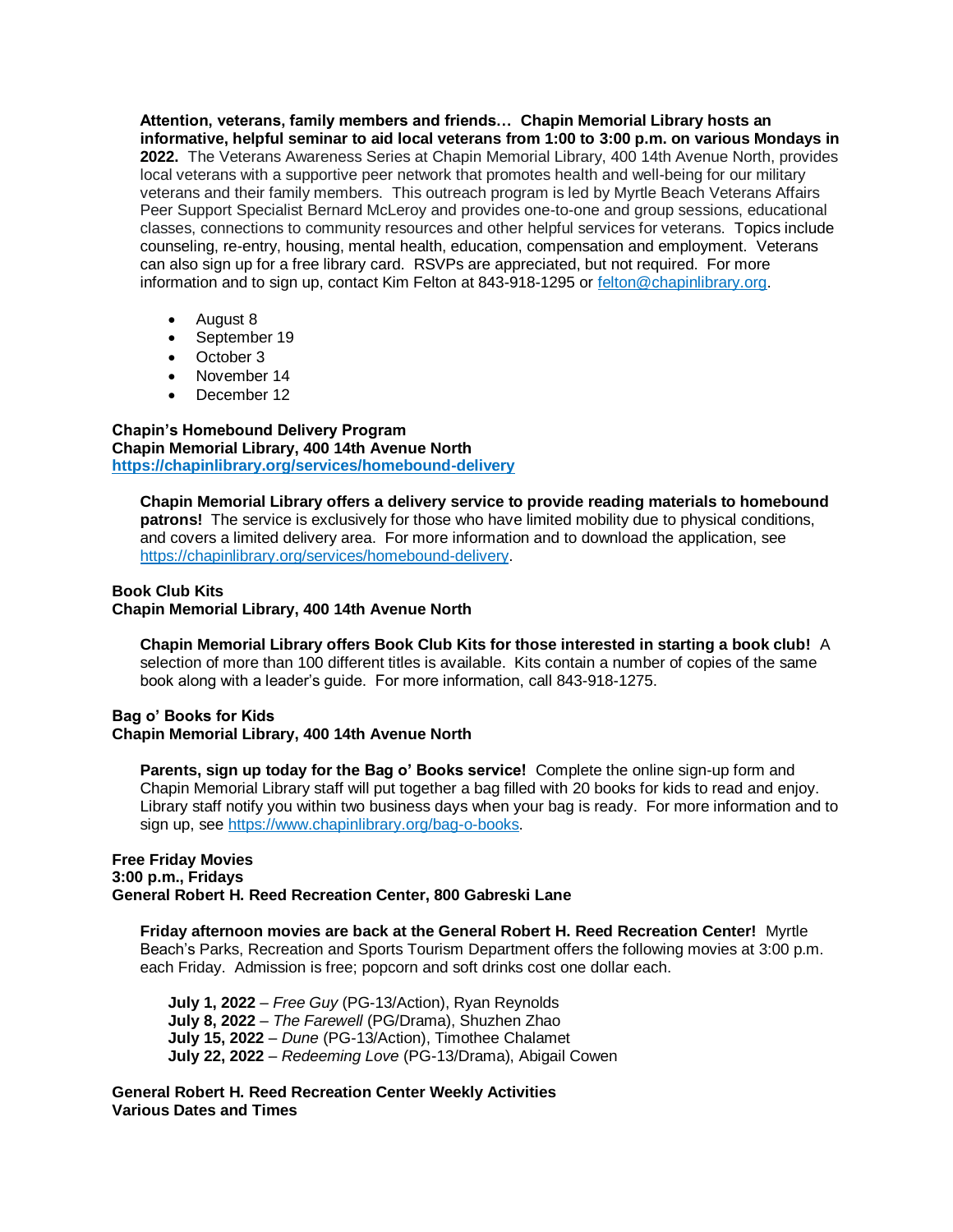# **General Robert H. Reed Recreation Center, 800 Gabreski Lane**

**General Robert H. Reed Recreation Center, 800 Gabreski Lane, offers a variety of activities, lessons and games year-round.** Free Wi-Fi services are available Monday through Friday. The recreation center reserves the right to cancel a class that does not meet minimum enrollment numbers, with a full refund provided for cancelled classes. For more information, including program prices and a list of current options, call 843-918-2381.

- **Bingo** is offered on Wednesdays, from 10:00 a.m. to 12:00 p.m. Participants must bring a prize valued at \$1 in order to play (no playtime charge).
- **Dance Lessons…** Various dance classes teach the latest moves on Mondays, Tuesdays, Thursdays and Fridays. Examples include square dance, line dance and more. For specific details, call the General Robert H. Reed Recreation Center.
- **Guitar Lessons…** Lessons are taught by Steve Marino by appointment. Steve offers quick and easy instructions for beginner students to learn theory and technique. Classes occur in one hour increments. Students must provide their own guitar.
- The **Pool League** meets on Wednesdays in the recreation center's lobby. The pool tables are open for free play any time during business hours when leagues are not scheduled.
- The **Quilting Group** meets on Thursdays. Participants make quilts and learn skills from group members.
- **Senior Movies...** Senior Movies are free for adults and seniors on Fridays at 3:00 p.m. Soft drinks and popcorn are available for \$1 each.
- The **Table Tennis Club** meets on Tuesdays and Thursdays.

## **F.G. Burroughs-S.B. Chapin Art Museum 10:00 a.m. to 5:00 p.m., Tuesdays through Saturdays 1:00 to 5:00 p.m., Sundays 3100 South Ocean Boulevard**

**Beginning Saturday, June 18, the F.G. Burroughs-S.B. Chapin Art Museum, 3100 South Ocean Boulevard, will offer extended hours!** The museum will be open Tuesdays through Saturdays, 10:00 a.m. to 5:00 p.m., and Sundays, 1:00 to 5:00 p.m. Admission is free! With 11 galleries that change throughout the year, Myrtle Beach's only art museum offers exhibitions featuring paintings, textiles, sculptures, photography, videos, ceramics and more. For more information about current exhibits, visit https://myrtlebeachartmuseum.org/art-exhibitions/current-exhibitions/.

# Museum Exhibitions

June 18-September 24, 2022 – The World of Frida Exhibition

# Museum Collections

- Waccamaw Arts and Crafts Guild Collection
- Burgess-Dinkelspiel Collection of Southern Art
- Bishop Collection of Antique Maps and Historical Prints

# **Free Professional Fireworks Shows (Weather Permitting) Various Days and Times**

- **10:00 p.m., Tuesday, June 28** Broadway at the Beach, 1325 Celebrity Circle
- **9:00 p.m., Friday, July 1**  Myrtle Beach Pelicans' Stadium, 1251 21st Avenue North *(Alternate Date – July 2)*
- **10:00 p.m., Friday, July 1** Broadway at the Beach, 1325 Celebrity Circle
- **9:00 p.m., Saturday, July 2**  Myrtle Beach Pelicans' Stadium, 1251 21st Avenue North *(Alternate Date – July 3)*
- **9:00 p.m., Sunday, July 3**  Myrtle Beach Pelicans' Stadium, 1251 21st Avenue North *(Alternate Date – July 4)*